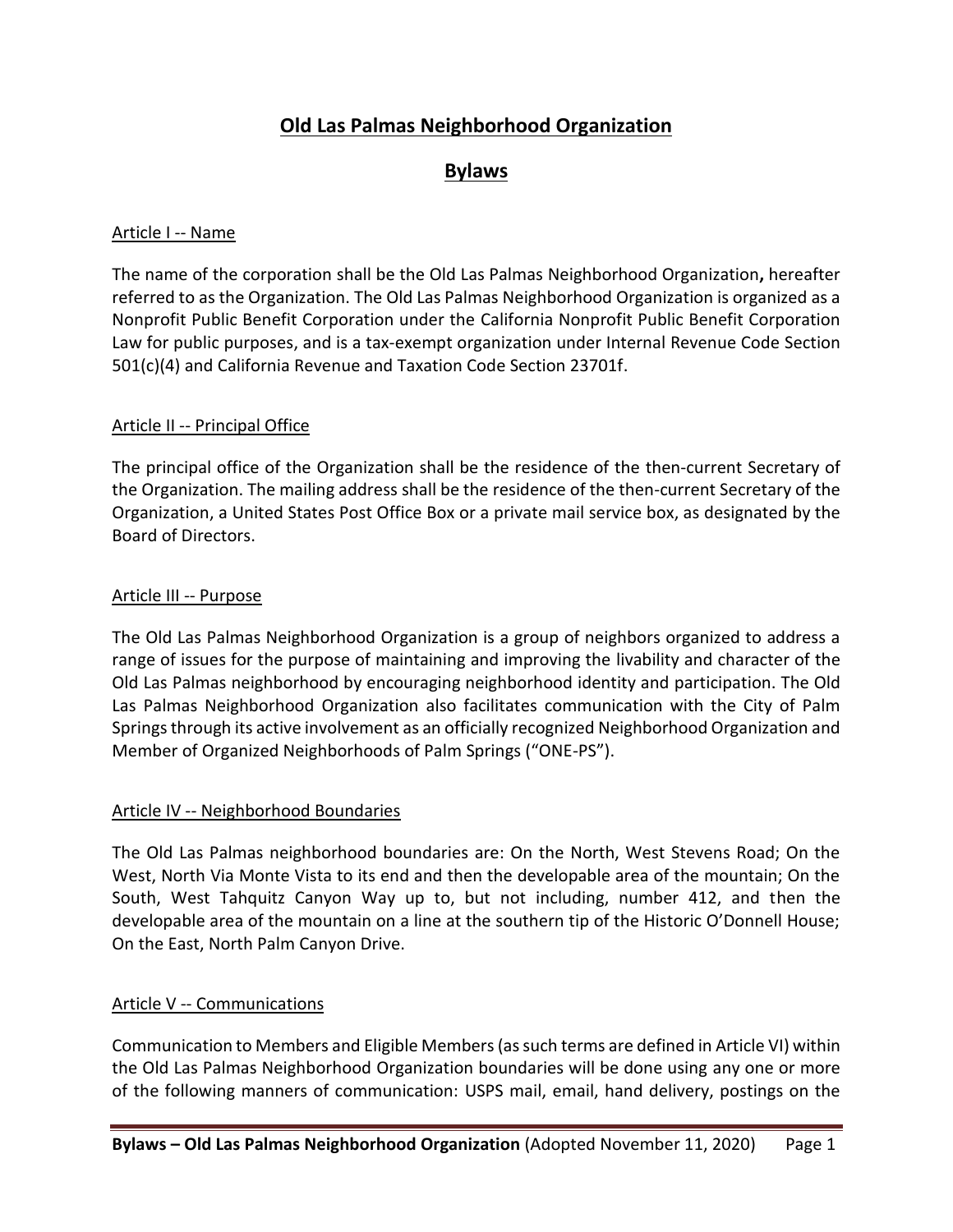Organization's website and social media, physical postings in prominent locations in the neighborhood and/or personal contact. Notice of the Annual and any special General Membership meetings shall be made pursuant to Article X Section 3 below.

#### Article VI -- Membership and Voting

- Section 1: All individuals claiming primary or secondary residency (including business occupants) and property owners within the area defined in Article IV are eligible for Membership ("Eligible Members").
- Section 2: Membership is activated by submitting a Membership application in a manner to be determined by the Board. The Membership application shall be posted on the Organization's website if it has one. An Eligible Member who has submitted a Membership application is a Member of the Organization. An Eligible Member who signs into an Annual or special General Membership meeting without having completed a membership application shall be considered a Member for purposes of Article X and all other references to voting under these Bylaws.
- Section 3: Membership is renewed for each subsequent year by submitting a new membership application for the year, certifying that the membership information on file is current when signing into the Annual General Membership meeting, or certifying that such information is current in writing to the Secretary prior to the Annual General Membership meeting.
- Section 4: Members may vote at the Annual, and any special, General Membership meetings. Each residential or business address is entitled to one vote. However, in cases where there is both an owner and a resident who is a renter at a single address, both will be entitled to vote.

#### Article VII -- Dues

- Section 1: Membership dues, if established by the Board, shall be voluntary and shall not bar any Member or Eligible Member from participation in the Organization. Voluntary dues, contributions, program activity revenues, grants or donations may be used by the Organization as determined by the Board.
- Section 2: The Board shall determine the annual voluntary membership dues for the upcoming fiscal year at least one month prior to the end of the current fiscal year and notify the Members and Eligible Members via any one or more of manners of communication mentioned in Article V.

#### Article VIII -- Board of Directors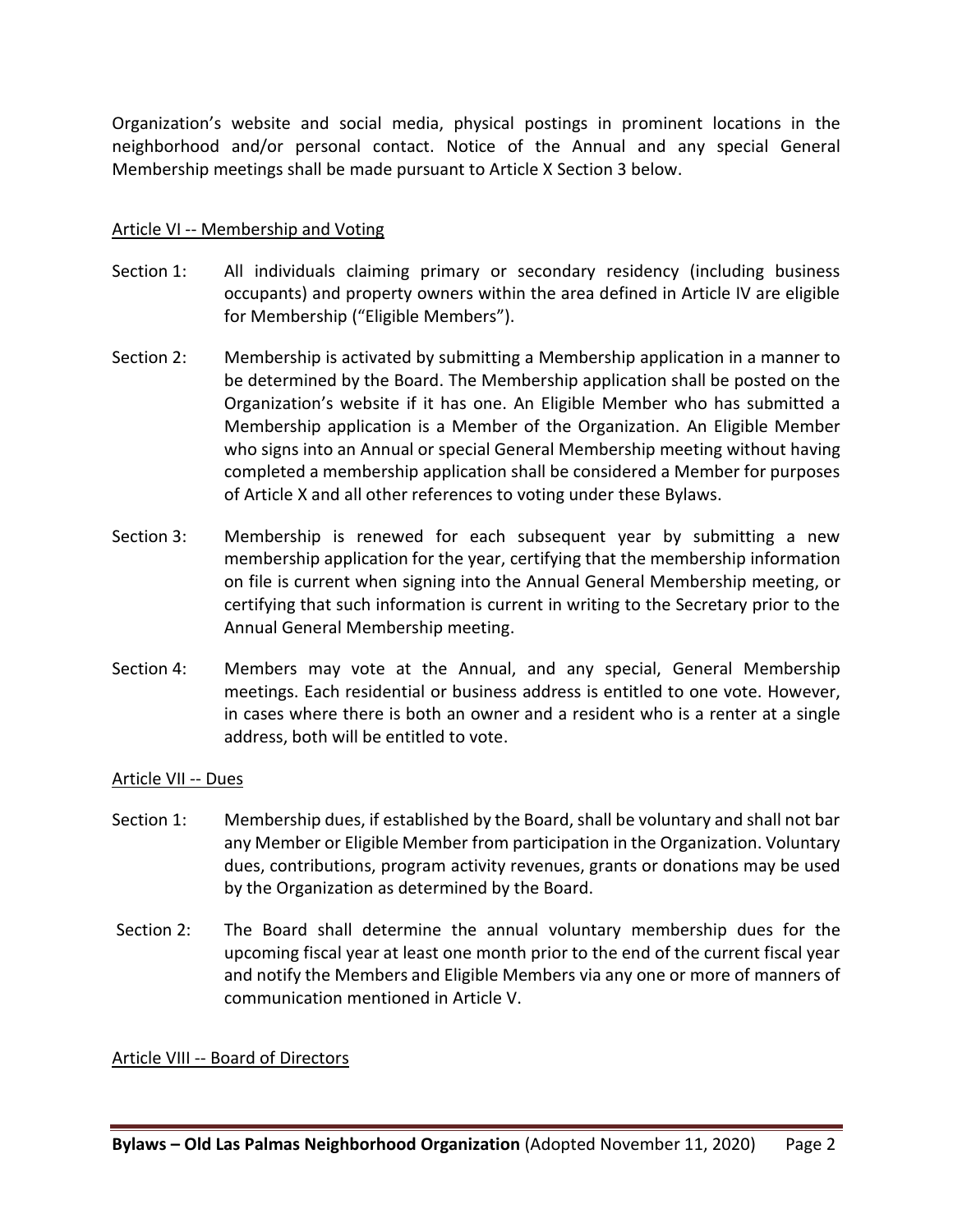- Section 1: The management of all affairs of the Old Las Palmas Neighborhood Organization shall be vested in the Board of Directors (the "Board"), which shall have complete discretion in determining all expenditures in order to carry out the purpose of the Organization and establishing policies and procedures to guide ongoing operations. The Members retain the right to amend such policies and procedures in accordance with Section 21 of this Article VIII.
- Section 2: The Board shall consist of 13 members. All decisions will be arrived upon by a simple majority of the members of the Board present at its meetings, either in person or through use of conference telephone or electronic video screen communication pursuant to Section 13 of this Article VIII.
- Section 3: Any Member is eligible to be elected to the Board for a one-year term.
- Section 4: There shall be no term limit for members of the Board.
- Section 5: Elections for the Board will take place at the Old Las Palmas Neighborhood Organization Annual General Membership meeting. The terms of all Board members shall expire at each Annual General Membership meeting.
- Section 6. Members of the Organization who wish to serve on the Board may nominate themselves by declaring their interest and submitting their name and contact information to the Secretary at least 30 days prior to the Annual General Membership Meeting. The names of candidates will be included in the meeting notice sent in accordance with Article X Section 3. Members declaring their interest and submitting information less than 30 days before the election will become write-in candidates.
- Section 7. Members may cast only as many votes as there are available seats but may not cast more than one vote per candidate. If pre-printed paper ballots are used, ballots showing more than one vote for a single candidate or more than the number of available seats will be invalid.
- Section 8. The candidates receiving the greatest number of votes will be seated on the Board. In the event of a tie, an immediate run-off election will be held. If following the election there are fewer Board members than provided in Section 2 of this Article VIII, the Board shall use its best efforts to fill the vacant Board positions.
- Section 9: In the event of a death, resignation, disability, or disqualification of a Board member, the remaining Board members shall elect a successor to serve the uncompleted term of the Board member being replaced.
- Section 10: A majority of the members of the Board shall constitute a quorum. In the absence of a quorum, the Board members in attendance may discuss the matters on the agenda but may not take any action.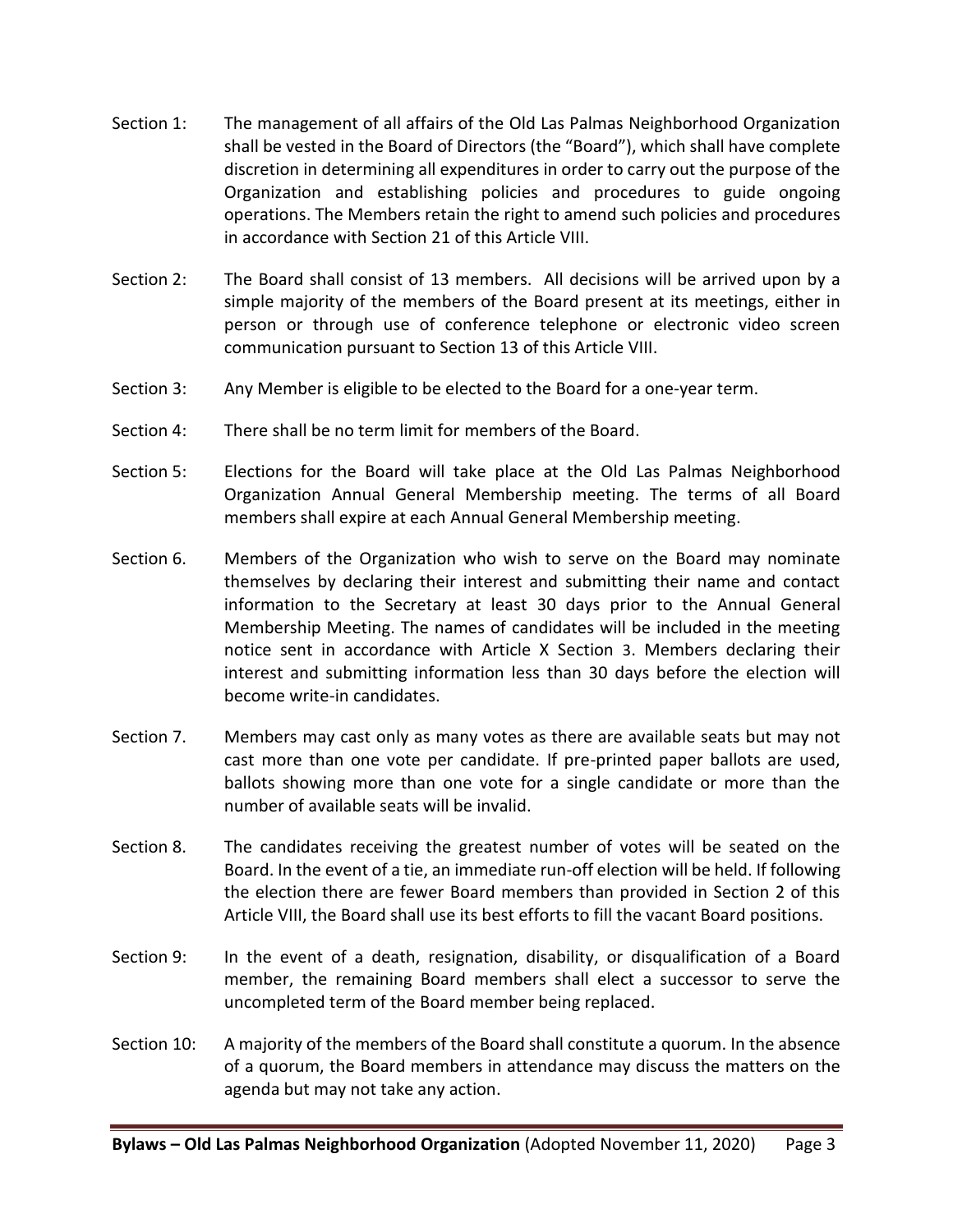- Section 11: No compensation of any kind shall be paid to the members of the Board. However, they are entitled to reimbursements for approved expenses.
- Section 12: The Board shall meet at least 9 times each year, including the Annual Old Las Palmas Neighborhood Organization General Membership meeting. Meetings will be conducted using Rosenberg's Rules of Order.
- Section 13: Board members shall make a good-faith effort to attend Board meetings. Board members may participate in a meeting through use of conference telephone or electronic video screen communication. Participation in a meeting through use of conference telephone or electronic video screen communication pursuant to this Section constitutes presence in person at that meeting as long as all Board members participating in the meeting are able to hear one another.
- Section 14. Members and Eligible Members will be notified of the place, date and time of regular Board meetings not less than seven days prior to the meeting date by postings in any one or more of the manners of communication mentioned in Article V. The meeting agenda shall be posted in any one or more of such manners at least two days prior to the meeting date. Notification of the Board meeting and its agenda shall also be provided by e-mail to any property owner or resident who requests such notification in writing to the Secretary.
- Section 15: Special meetings of the Board may be called by the Chairperson or any 3 Board members. Notice shall be given to all Board members personally or by telephone (including a voice messaging system or other system or technology designed to record and communicate messages) or email at least 48 hours before any such meeting. The notice shall indicate that the meeting is being called as a special meeting, and shall state the date, time, place and business to be transacted at the meeting. The notice shall also be posted in any one or more of the manners of communication mentioned in Article V.
- Section 17: Board approval is required for any expenditure more than \$500.00.
- Section 18: The Board shall not at any time, in any way, involve the Organization in political campaigns on behalf of or in opposition to any candidate for public office or ballot referenda, propositions, measures or initiatives, nor shall it authorize or approve any Officer, Member or Eligible Member to do so in the name of the Organization. Nothing in these Bylaws prohibits the Organization from holding candidate forums in which all candidates for office are invited or public policy issue forums in which all views on the issue are represented.
- Section 19: Members of the Board shall not use their position for personal gain and shall comply with Sections 5233 and 5234 of the California Corporations Code and disclose any potential self-dealing transaction to the Board for evaluation in accordance with such Sections.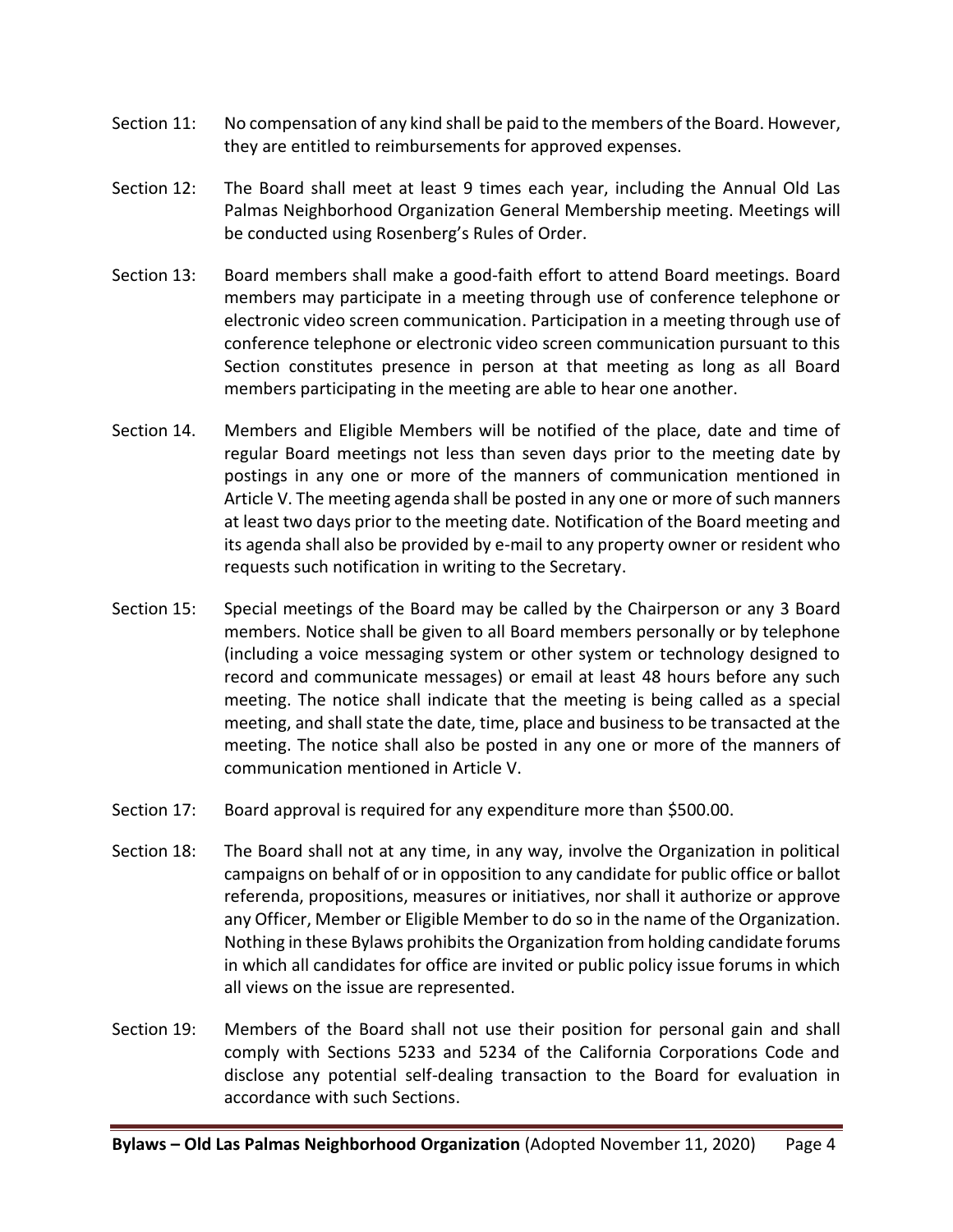- Section 20. Expression of a range of opinions is encouraged and productive discussion based on differing perspectives is welcome. In so doing, however, Board members must adhere to the provisions of Article XII -- Standards of Conduct.
- Section 21. The Members, by a two-thirds vote of those present at a duly called Annual or special General Membership Meeting, retain the right to revise, amend or repeal any policies and procedures adopted by the Board.

# Article IX -- Officers

- Section 1: The Board shall elect the Officers by a simple majority, from within its own ranks. This election shall occur whenever possible at a Board meeting to take place immediately following the adjournment of the Old Las Neighborhood Organization Annual General Membership meeting and in any case within 30 days of such meeting.
- Section 2: The Officers are:
	- a) Chairperson
	- b) Vice Chairperson
	- c) Secretary
	- d) Treasurer
- Section 3: The Officers shall serve a one-year term with no term limits.
- Section 4: The Chairperson's role and responsibilities are:
	- a) Preside over all General Membership and Board meetings.
	- b) Establish the agendas for all General Membership and Board meetings.
	- c) Assure compliance with the Articles of Incorporation and these Bylaws.
	- d) Have authority to pay any Organization-related expenditures for amounts up to \$500.00 and authority with co-signature by the Treasurer to pay any Organization-related expenditures for amounts more than \$500.00.
	- e) Direct the Treasurer to make payments and reimbursements for Organization-related expenses as properly approved by the Board, or as allowed for within the approved annual budget.
	- f) Prepare an annual report on the status of the Organization.
	- g) Prepare an annual budget with the Treasurer, to be approved by the Board.
	- h) Oversee the planning and scheduling of Board meetings and all General Membership meetings.
	- i) Act as the Official Alternate for the Old Las Palmas Neighborhood Organization to ONE-PS, unless the Board has designated another person to so act pursuant to Section 9 of this Article VIII.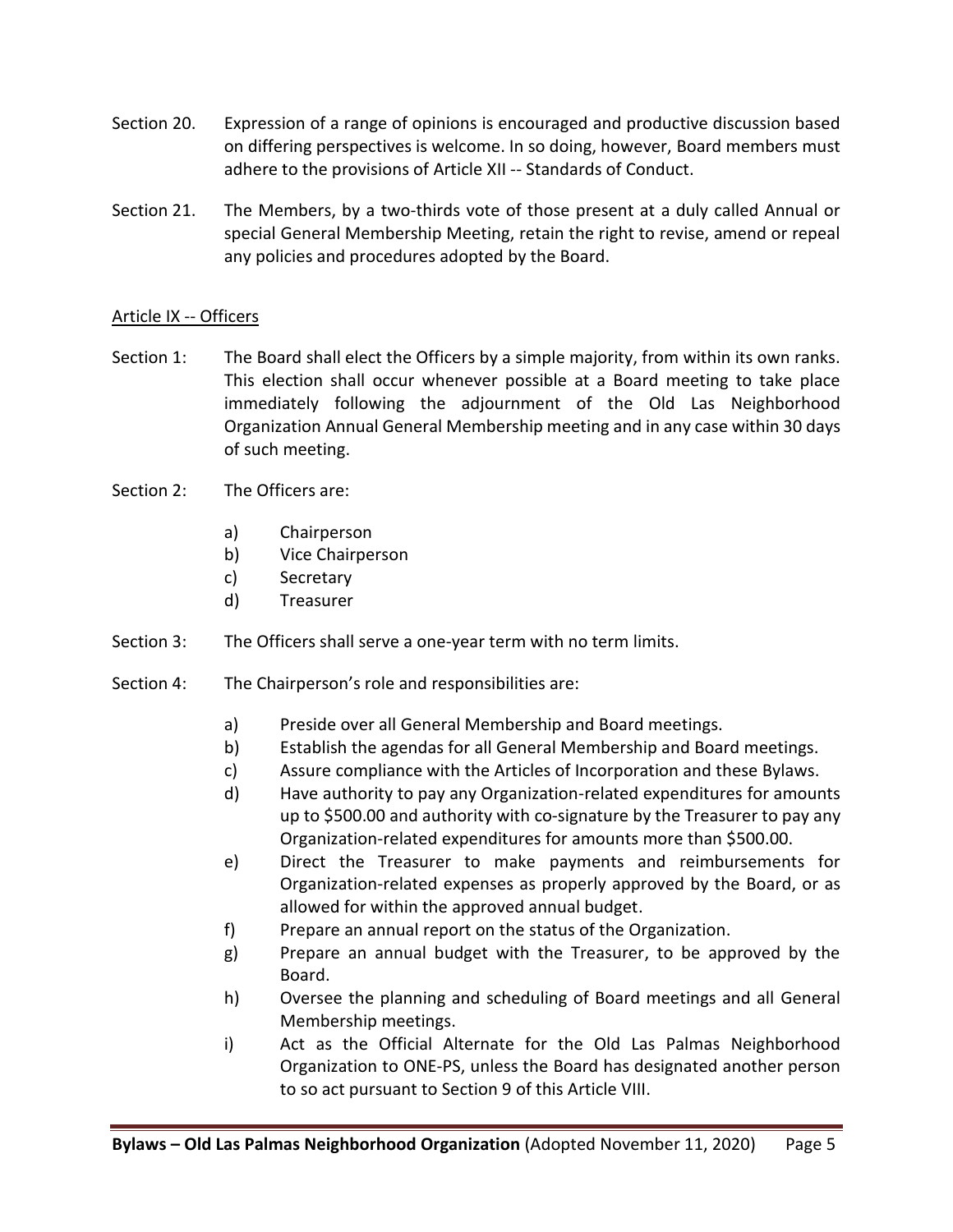- Section 5: The Vice Chairperson's role and responsibilities are:
	- a) Act as the Chairperson during any absences of the Chairperson.
	- b) Assist the Chairperson and as requested in the execution of the duties of the Chairperson.
	- c) Act as the Official Representative for the Old Las Palmas Neighborhood Organization to ONE-PS, unless the Board has designated another person to so act pursuant to Section 9 of this Article VIII.
- Section 6: The Secretary's role and responsibilities are:
	- a) Record the minutes of the Board meetings as well as of the Annual, and any special, General Membership meetings.
	- b) Transmit such minutes to all appropriate parties, the Board and make them available to Members and Eligible Members upon request.
	- c) Prepare official correspondence.
	- d) Notify the Members and Eligible Members of the Annual, and any special, General Membership meeting at least 15 days in advance in accordance with Article X Section 3.
	- e) Maintain the Organization's General Membership meeting sign-in sheets.
	- f) Provide notification of the Board and General Membership meetings and their agendas to any property owner or resident who has requested them in accordance with Article VIII Section 13 and Article X Section 4, respectively.
	- g) Provide the Palm Springs Office of Neighborhoods ("Office of Neighborhoods") with the notification of Annual, and any special, General Membership meetings and their agendas no later than the same time they are sent in accordance with Article X Sections 3 and 4.
	- h) Notify the Office of Neighborhoods and ONE-PS and of any changes of the Organization's Official Representative and Official Alternate to ONE-PS.
	- i) File the minutes of Annual, and any special, General Membership meetings with the Office of Neighborhoods and ONE-PS within 30 days of such meeting.
	- j) Keep the archives and transmit them within 30 days of the end of his or her term as Secretary to the successor Secretary.
	- k) Be responsible for the Organization's United States Post Office Box or a private mail service box if one is established by Board decision, including checking the box for incoming mail on a regular basis and within 30 days of the end of his or her term as Secretary turning over access to the box to the successor Secretary.
	- l) File the list of the members of the Board in exercise following the Annual General Membership meeting and the expiration dates of their terms of office with the Office of Neighborhoods within 30 days of such meeting.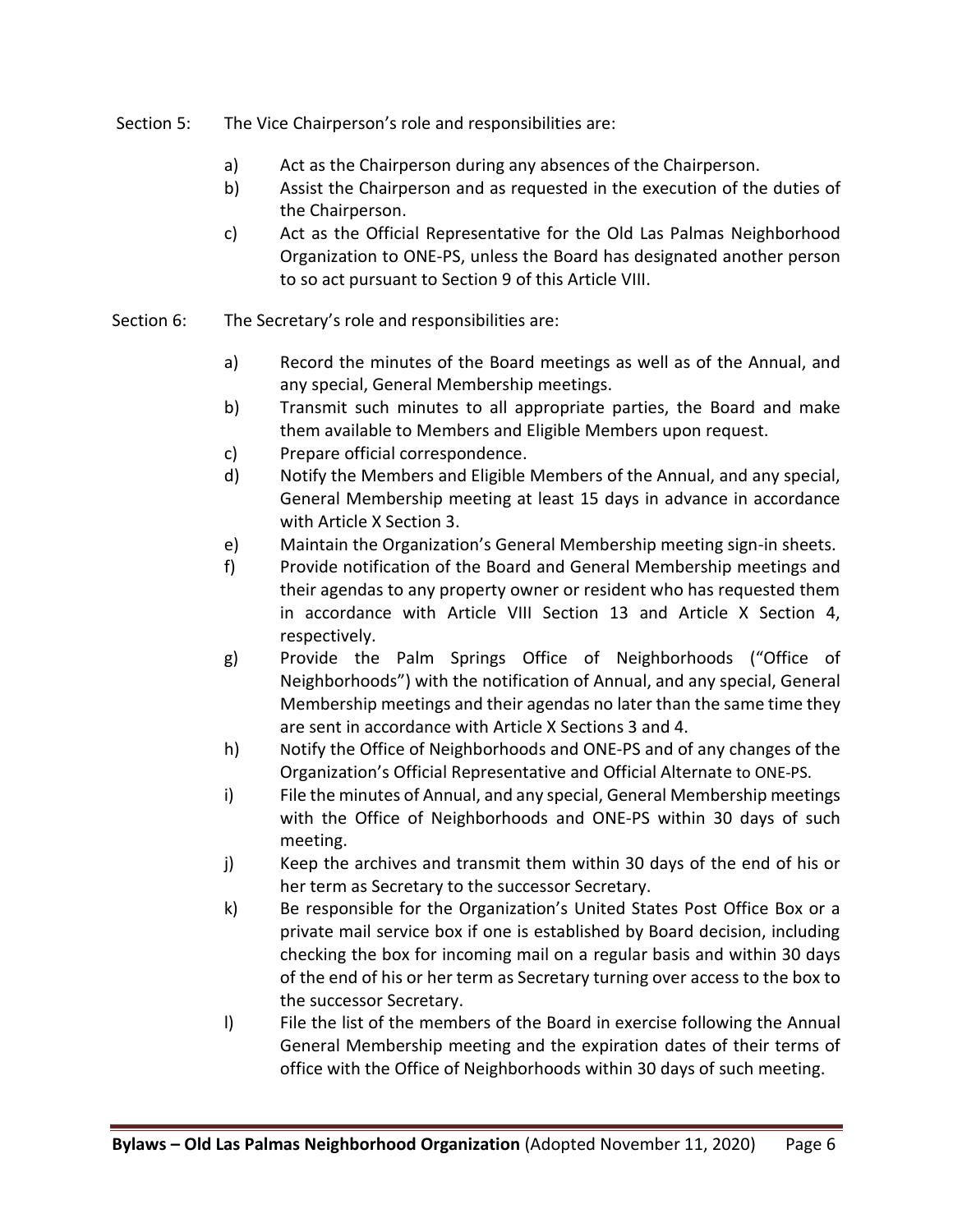- m) File an updated list of the members of the Board in exercise with the Office of Neighborhoods within 30 days if there are changes in the members of the Board since the last Annual General Membership.
- n) File all changes to the Articles of Incorporation and Bylaws with the Office of Neighborhoods and ONE-PS within 30 days of their adoption by submitting the Bylaws and Articles of Incorporation as amended, certified by the Secretary as being in effect.
- o) Serve as agent for service of process of the Organization, unless the Board has designated another person or entity to so act.
- p) Send to the Members and Eligible Members the annual report if required by Section 6321(a) of the California Corporations Code.
- Section 7: The Treasurer's role and responsibilities are:
	- a) Receive and deposit monies.
	- b) Pay all expenses properly approved by the Board and/or Chairperson, or as allowed for within the approved annual budget.
	- c) Maintain ongoing bank records and make such records available to the Board on request.
	- d) Maintain and make available a detailed current financial statement for distribution at Board meetings and inclusion in the meeting minutes.
	- e) Create the annual report if required by Section 6321(a) of the California Corporations Code.
	- f) Assist the Chairperson in preparing an annual budget.
	- g) Collect dues if established by the Board and maintain a list of all duespaying Members.
	- h) Notify Members if their voluntary dues payment has expired.
	- i) Follow the financial best practices policies for neighborhood organizations established by ONE-PS.
	- j) Chair the Finance Committee, if one is established by the Board.
	- k) Archive financial reports, bank statements and the Organization's electronic log-in details and transmit them within 30 days of the end of his or her term as Treasurer to the successor Treasurer.
	- l) Serve as responsible party for the Organization's Employer Identification Number and within 30 days of the end of his or her term as Treasurer provide the successor Treasurer with the information needed for the latter to file the Change of Address or Responsible Party form with the IRS.
	- m) Prepare or have prepared the Organization's annual federal and state exempt organization returns, charitable trust registrations and statements of information, if required.
- Section 9: Simultaneously with the annual election of Officers as provided in Section 1 of this Article IX, the Board shall designate the Organization's Official Representative and one or more Official Alternate(s) to ONE-PS. The Board shall confirm the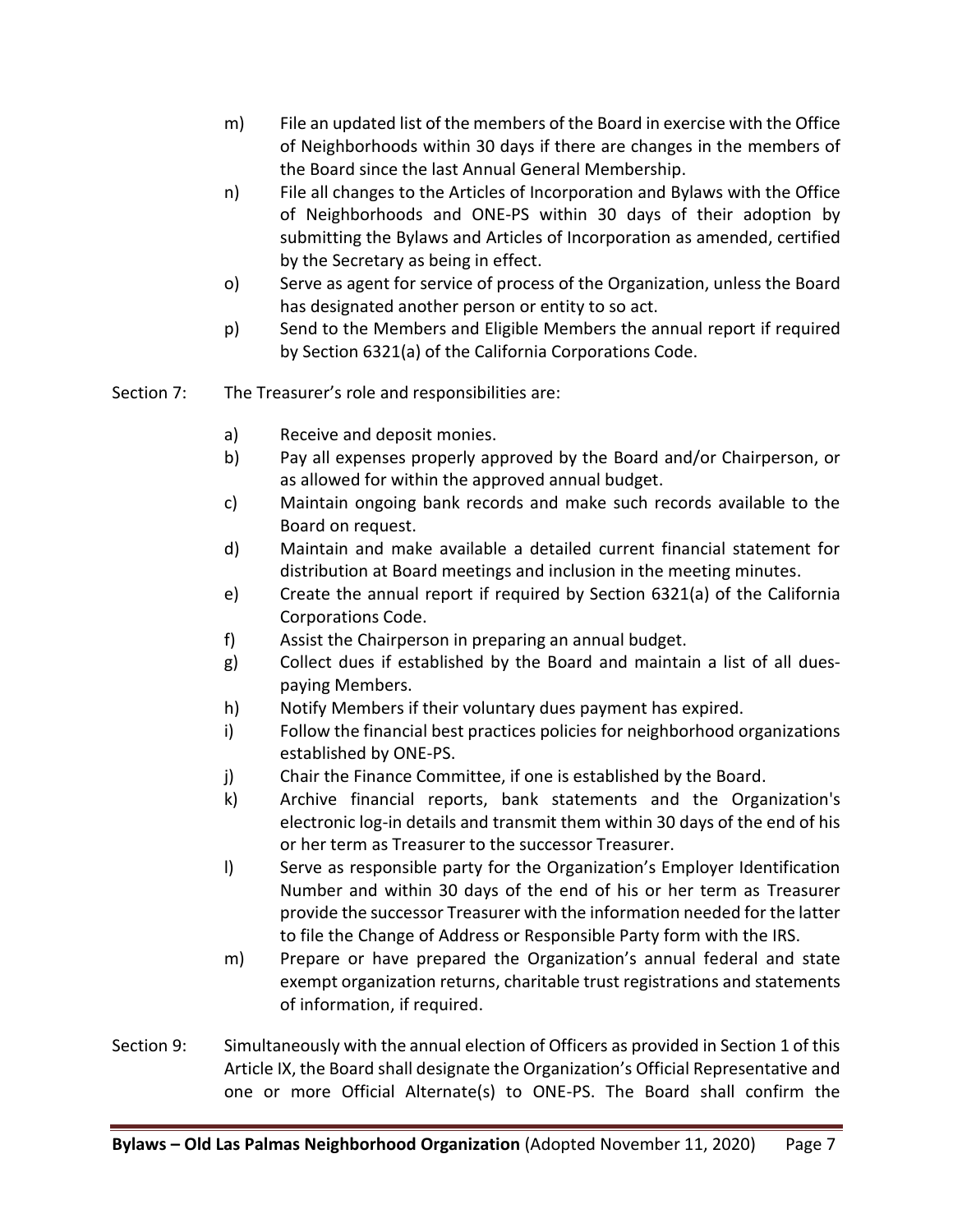designations of the Chairperson and Vice Chairperson as provided respectively in Sections 4(j) and 5(c) of this Article IX or alternatively designate other Members of the Organization, whether members of the Board or not, to serve as Official Representative and Official Alternate(s) to ONE-PS. The persons so designated shall confirm to the Board their interest in serving in such capacities. They shall make a good-faith effort to ensure that the Organization is represented at all ONE-PS monthly meetings and to report back to the Board on information provided and action taken at such meetings.

Section 10: In the event of the death, resignation, disability or disqualification of an Officer or the Organization's Official Representative or Official Alternate(s) to ONE-PS, the Board shall elect a successor to serve the uncompleted term of the person being replaced. The Chairperson shall be automatically succeeded by the Vice Chairperson until the Chairperson's vacancy is addressed by the Board.

#### Article X – General Membership Meetings

- Section 1: There will be an Annual General Membership meeting in the fourth calendar quarter of each year at a place, time, and date designated by the Board.
- Section 2: Special General Membership meetings may be called by the Chairperson or the Board as deemed necessary or desired to consider issues specific to the old Las Palmas neighborhood. The Board shall also call such a meeting if requested in writing by 5% of the Members.
- Section 3: Notice of the place, time and date of the Annual, or any special meeting of the Neighborhood Organization General Membership meetings, or any adjourned Annual or special General Membership meetings, shall be given by mailed, emailed or hand-delivered notice to each Member and Eligible Member at least 15 days prior to the date of the General Membership meeting. Email notice may only be given to Members who have consented to electronic transmission by the Organization in accordance with Section 20 of the California Corporations Code. The meeting notice shall also be posted on the Organization's [website and] social media platforms.
- Section 4: The meeting notice shall state (1) in the case of a special General Membership meeting, the general nature of the business to be transacted, and no other business may be transacted, and (2) in the case of the Annual General Membership meeting, those matters which the Board, at the time the notice is given, intends to present for action by the Members.
- Section 5: One-fifth of the Members shall constitute a quorum at the Annual or any special General Membership meetings.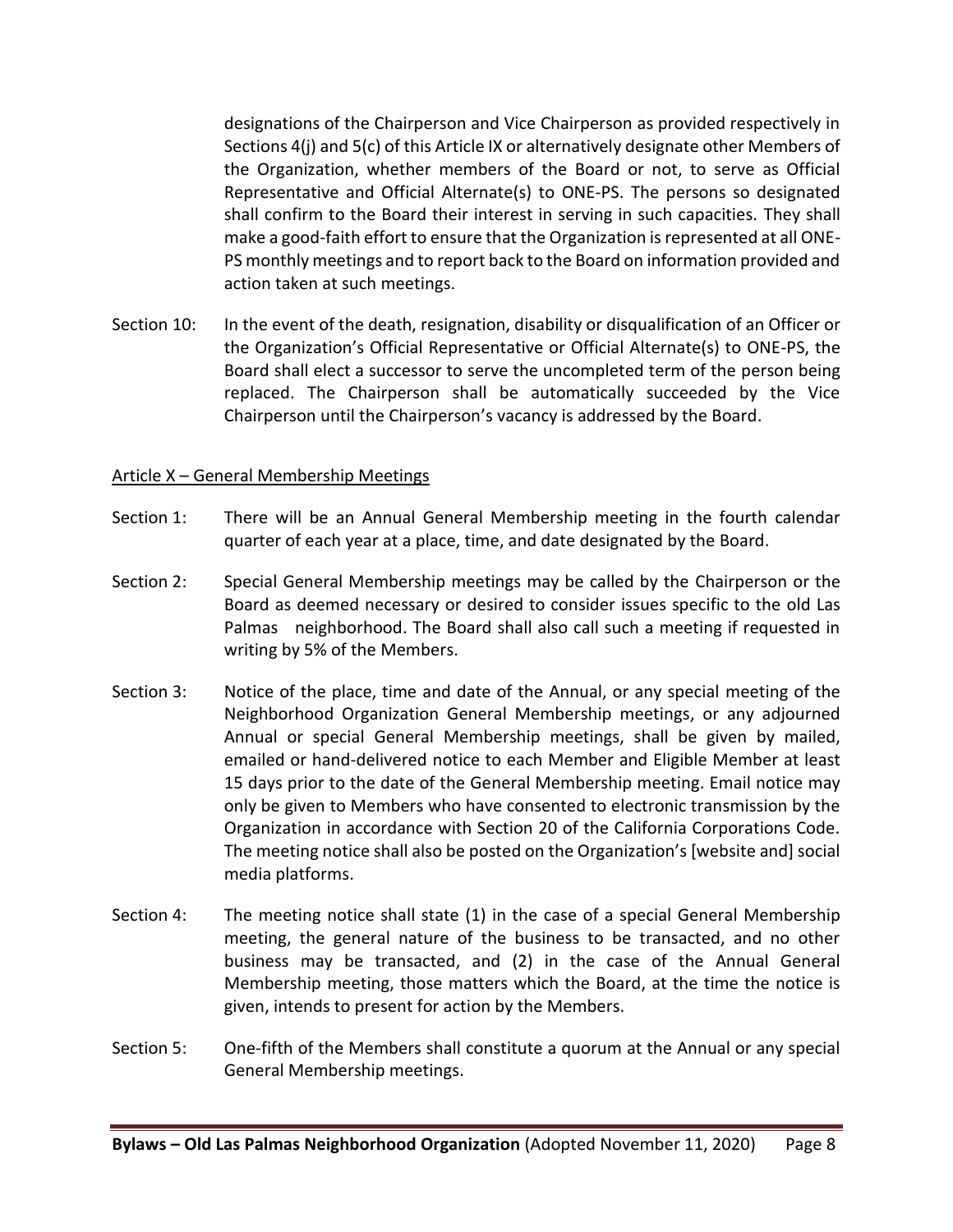- Section 6: The full agenda of the Annual General Membership meetings shall be posted in any one or more of the manners of communication mentioned in Article V at least seven days prior to the meeting date. Notification of the agenda shall also be provided by e-mail to any property owner or resident who requests such notification in writing to the Secretary.
- Section 7: All Annual and special General Membership meetings shall be open and public, and all persons shall be permitted to attend any Annual and special General Membership meetings. To the extent feasible, every Member may participate in the conduct of business, deliberation and decision-making at such meetings.
- Section 8. All Members and participants must adhere during Annual and special General Membership meetings to the provisions of Article XII -- Standards of Conduct.
- Section 9: General Membership Meetings will be conducted using Rosenberg's Rules of Order.

## Article XI -- Committees

- Section 1: The Board is responsible for the creation of committees, task forces and work groups, which shall reflect the concerns, needs and interests of the Members and Eligible Members.
- Section 2. Any interested Members or Eligible Members of the Organization may serve on committees, task forces and work groups. Additionally, others who are not Members or Eligible Members of the Organization may serve on such bodies as needed, if permitted by a vote by the Board.
- Section 3. Each committee, task force or work group shall have at least one Board member as a member. The Board shall name the chair of such body, whether a Board member or not, to serve at the discretion of the Board. All actions and recommendations of a committee, task force or work group require ratification or vote by the Board before being given effect.

# Article XII -- Standards of Conduct

At all meetings and in all communications media affiliated with the Organization, all Members and Eligible Members are expected to:

- a) Agree to listen to and consider all Member and Eligible Member input.
- b) Treat each other with respect and common courtesy.
- c) Abide by decisions made in accordance with the Articles of Incorporation and these Bylaws.